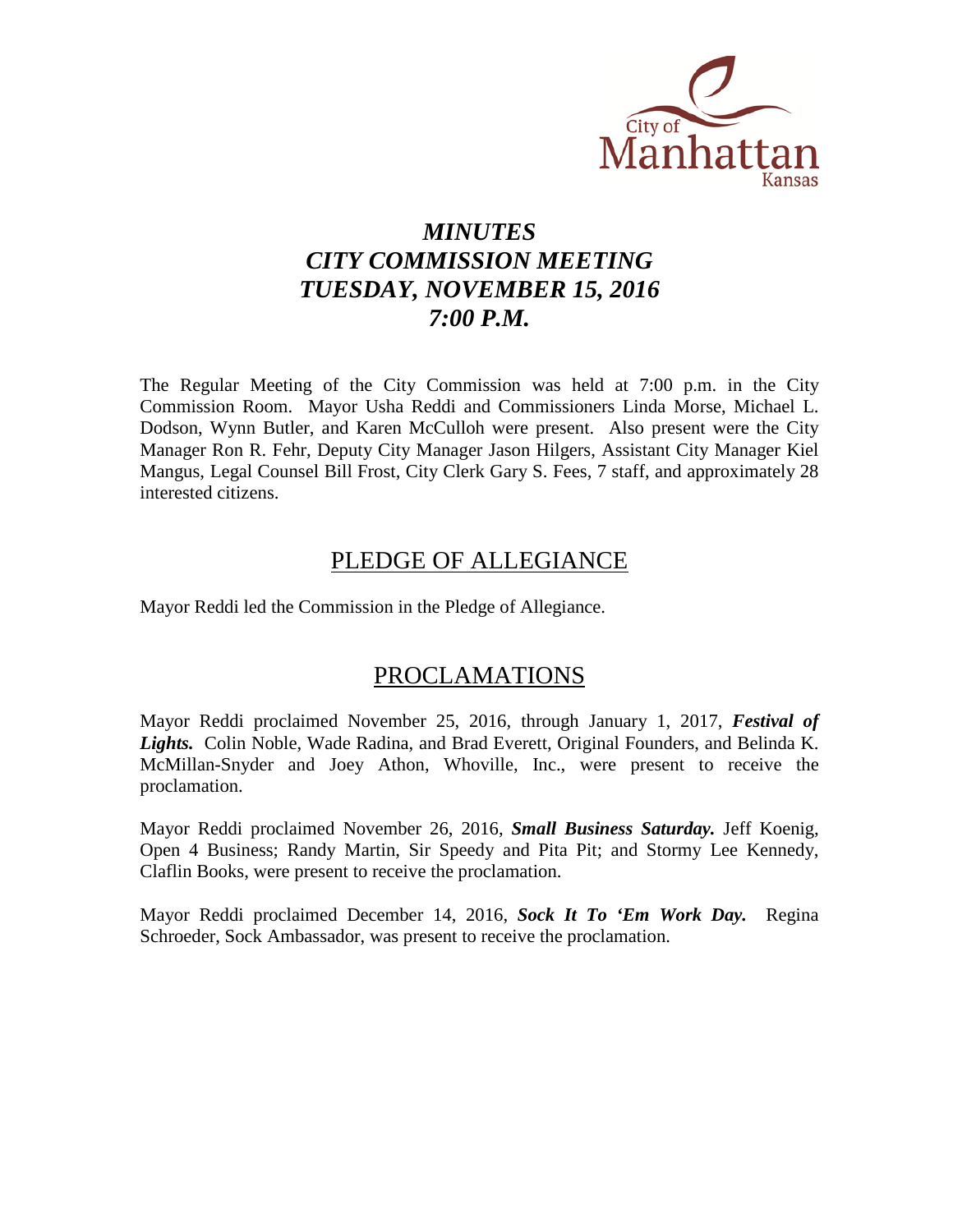**Minutes** City Commission Meeting November 15, 2016 Page 2

## COMMISSIONER COMMENTS

Commissioner McCulloh provided information on the Manhattan Public Library Association summer reading program and the number of participants and minutes read by children and adults. She informed the community that Pawnee Mental Health celebrated their  $60<sup>th</sup>$  Anniversary last week and highlighted the reduction of mental health patient beds available to help those with mental illness. She also stated that she attended Troop 74 Boys Scout pancake feed on Saturday, November 12, 2016, and the Islamic Center Open House on Tuesday, November 8, 2016. She discussed the importance of the international students to the community and asked that we all extend warm friendships and provide a welcoming and safe place for everyone in Manhattan.

Commissioner Butler encouraged those interested in participating in the Mayor's Christmas Spirit of the Holidays Lighted Parade to submit their parade entries, which can be found online at the Downtown Manhattan, Inc. (DMI), or City of Manhattan's websites. He listed several of the categories and opportunities for prizes.

Commissioner Dodson expressed his appreciation to the veterans that were honored and thanked those individuals that attended, participated and volunteered their time during the Veterans Day Parade and associated events on Friday, November 11, 2016. He also thanked Commissioner Butler on his work outfitting Old Engine One for the parade.

Commissioner Morse reiterated her appreciation for our veterans and stated that the Veterans Day Parade was outstanding. She highlighted the Community Thanksgiving Dinner to be held at the Old Chicago restaurant on Thanksgiving Day and an evening community meal on Thanksgiving Day at the Manhattan First Lutheran Church. She also announced that on January 27 and 28, 2017, there would be free dental services offered in Manhattan and stated that additional information would follow.

Commissioner Reddi thanked the citizens of Manhattan for supporting the sales tax initiative in November to provide additional funding for street maintenance and Safe Routes to School projects. She discussed the recent election changes in the Topeka legislature and mentioned initiatives regarding school funding, transportation, English language learners, and mental health. Finally, she encouraged those interested in volunteering or residents that need assistance removing snow from their sidewalks to contact the City for additional information.

## CONSENT AGENDA

(\* denotes those items discussed)

## **MINUTES**

The Commission approved the minutes of the Regular City Commission Meeting held Tuesday, November 1, 2016.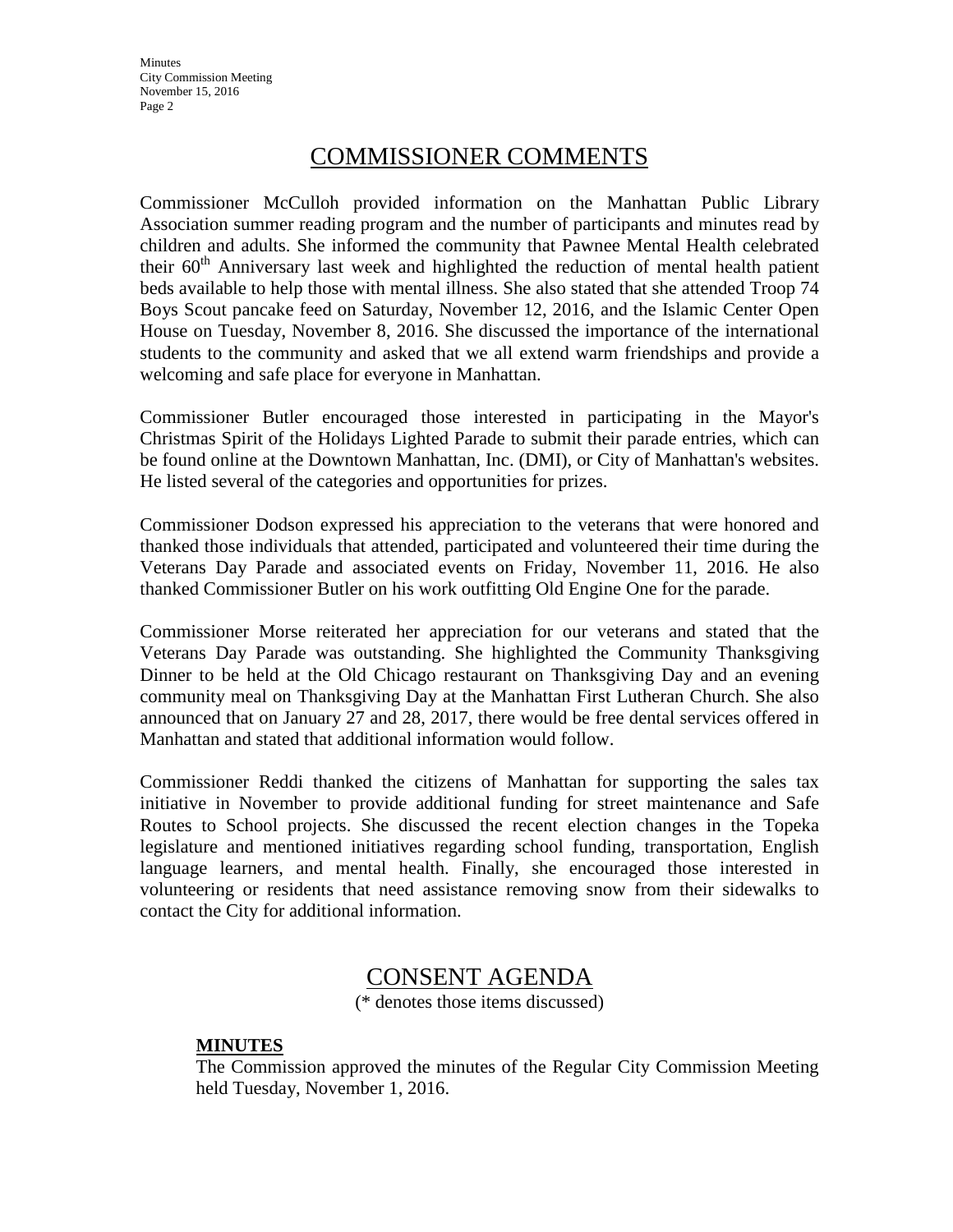## **CLAIMS REGISTER NO. 2834**

The Commission approved Claims Register No. 2834 authorizing and approving the payment of claims from October 26, 2016, to November 8, 2016, in the amount of \$3,862,257.39.

## **LICENSES**

The Commission approved a Tree Maintenance License for the calendar year 2017 for Blueville Nursery, Inc, 4539 Anderson Avenue; Bucket Guys LLC, 8046 Stockdale Park Road; Grogg's Stump Grinding Service, 5007 Vista Acres Drive; Growing Concerns Inc., PO Box 1354; Hummel Tree Service Inc., 601 Pottawatomie Avenue; M&S Tree Service, 703 North Mulberry, Abilene; and Randy's Tree Service, 110 Castle Street, Junction City.

## **\* ORDINANCE NO. 7258 – ISSUE – GENERAL OBLIGATION BONDS (SERIES 2016-B)**

Ron Fehr, City Manager, provided additional information on the results of the General Obligation Bond sale.

The Commission approved accepting the best bid for selling the bonds from Robert W. Baird & Co., Inc., of Milwaukee Wisconsin, and approved Ordinance No. 7258 issuing \$2,065,000.00 in general obligation improvement bonds (Series 2016-B) to finance the following seven (7) special assessment projects and one (1) capital project: *Downtown Entertainment District, Unit Three, Lot 5 – Street (ST1212); Northlake Addition, Unit 1 – Sanitary Sewer (SS1311), Street (ST1314), and Water (WA1313); The Reserve Addition – Sanitary Sewer (SS1210) and Water (WA1216); and Feather Field Farms Land Acquisition.*

## **RESOLUTION NO. 111516-A – DELIVERY OF GENERAL OBLIGATION BONDS (SERIES 2016-B)**

The Commission approved Resolution No. 111516-A authorizing delivery of the Series 2016-B bonds to the low bidder.

## **ORDINANCE NO. 7259 – PROHIBIT USE – ELECTRONIC CIGARETTES**

The Commission approved Ordinance No. 7259 prohibiting the use electronic cigarettes in public places and places of employment.

## **\* RESOLUTION NO. 111516-B – ISSUE – TEMPORARY NOTES (SERIES 2016-04)**

Ron Fehr, City Manager, provided additional information on the results of the Temporary Note sale.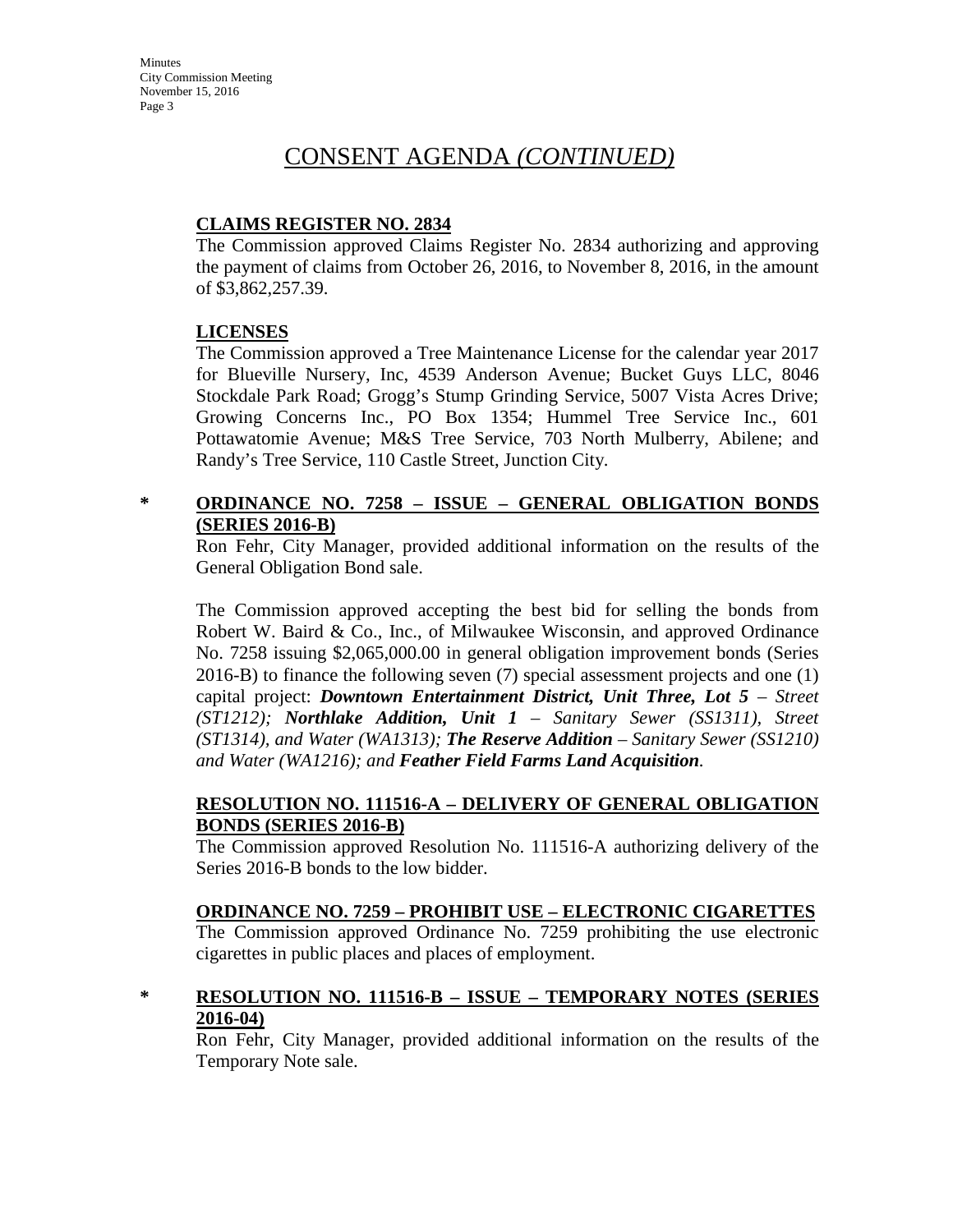### **\* RESOLUTION NO. 111516-B – ISSUE – TEMPORARY NOTES (SERIES 2016-04)** *(CONTINUED)*

The Commission approved accepting the best bid for selling the notes from Commerce Bank, of Kansas City, Missouri, and approved Resolution No. 111516-B issuing Temporary Note Series No. 2016-04 in the amount of \$5,160,000.00 to finance: *Landsdowne Addition, Unit Three – Sanitary Sewer (SS1604), Street (ST1602), and Water (WA1603); Ledge Stone Addition – Street (ST1615), Water (WA1623), Sanitary Sewer (SS1623), Street (ST1620), Sidewalk (SW1601), and Water (WA1628); 17th Street and Poyntz Avenue Intersection Improvement – Street (ST1610); and Eureka Valley Transmission Water Main Improvement, Phase Two – Water (WA1406/WA125P).*

## **\* CONTRACT AMENDMENT NO. 1 – DESIGN – COMMUNITY HOUSE IMPROVEMENTS, PHASE I – ADA (CD1605)**

Commissioner Butler stated that he was pleased to see progress being made on the Community House and to repurpose the building.

Mayor Reddi reiterated that she was also glad to see the Community House design improvements proceeding forward.

The Commission authorized the Mayor and City Clerk to execute Contract Amendment No. 1 with Bruce McMillan AIA, Architects, of Manhattan, Kansas, for additional professional design services for the Community House Improvements Phase I – Americans with Disability Act (ADA) Planning Study (CD1605).

## **CONTRACT AMENDMENT NO. 1 – DESIGN – WYNDHAM HEIGHTS/NORTH WYNDHAM HEIGHTS (WA1610, CIP #WA150P)**

The Commission authorized the Mayor and City Clerk to execute Contract Amendment No. 1 to the Grand Mere Parkway Waterline Improvements Project (WA1610, CIP #WA150P), in an amount not to exceed \$10,586.00 with Schwab-Eaton, P.A., of Manhattan, Kansas, for additional design services for a watermain to improve the water pressure in the Wyndham Heights and North Wyndham Heights neighborhoods.

### **\* BOARD APPOINTMENTS**

Commissioner Butler encouraged those interested to complete an online application to serve on one of the City's boards and committees located on the City's website.

Mayor Reddi stated that it takes time to appoint people to serve on the various boards and committees and voiced her appreciation for those willing to serve.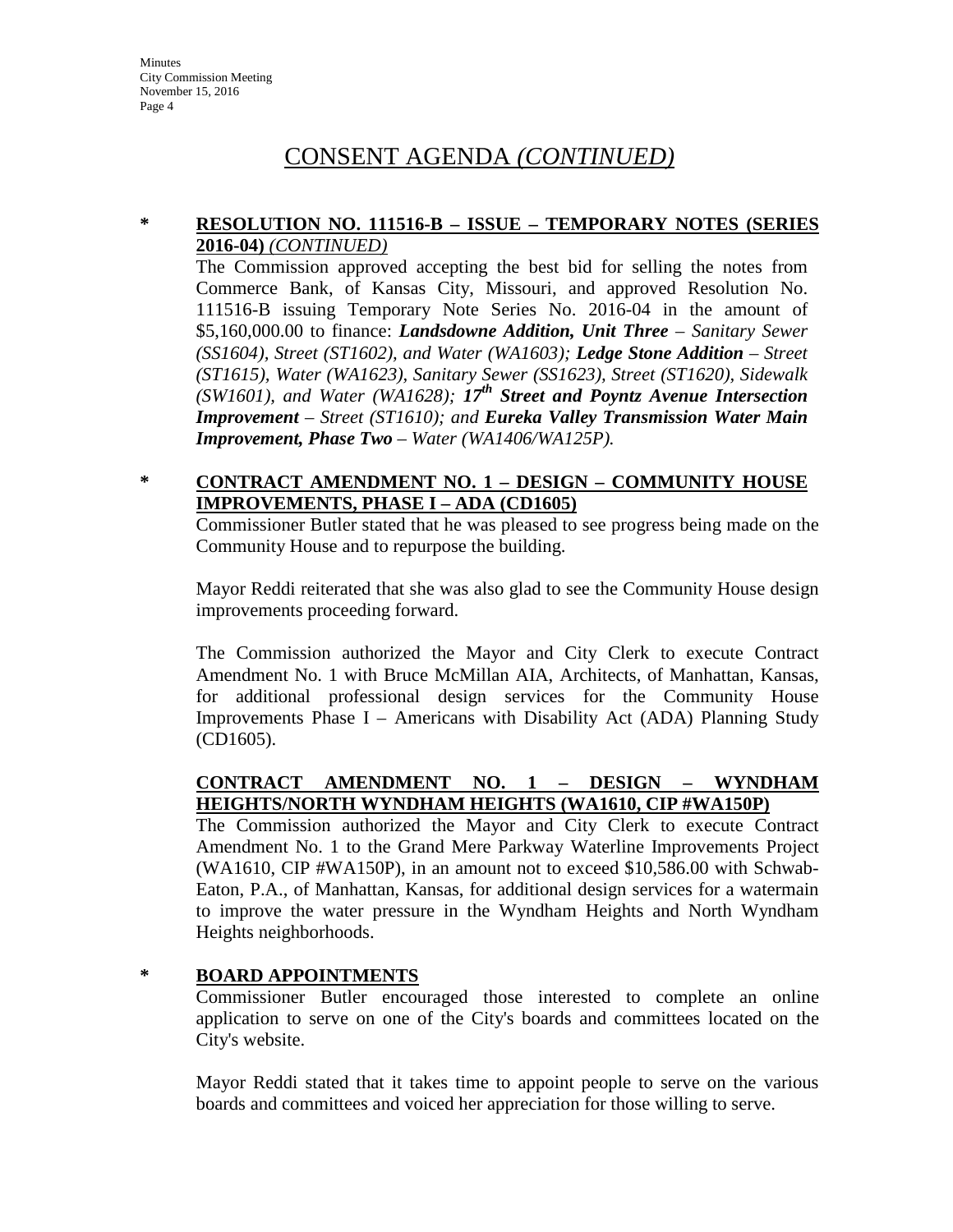### **\* BOARD APPOINTMENTS** *(CONTINUED)*

The Commission approved the following appointments by Mayor Reddi to various boards and committees of the City.

#### *Aggieville Business Improvement District Advisory Board*

Re-appointment of Jarrod Laudemann, 120 E. J. Frick Drive, to a three-year term. Mr. Laudemann's term will begin January 1, 2017, and will expire December 31, 2019.

### *Board of Zoning Appeals*

Re-appointment of Harry Hardy 3461 Treesmill Drive, to a three-year term. Mr. Hardy's term will begin January 1, 2017, and will expire December 31, 2019.

Re-appointment of Angie Danner 419 Oakdale Drive, to a three-year term. Ms. Danner's term will begin January 1, 2017, and will expire December 31, 2019.

### *Cemetery Board*

Re-appointment of Deborah Saroff, 1901 Leavenworth Street, to a three-year term. Ms. Saroff's term will begin January 1, 2017, and will expire December 31, 2019.

Re-appointment of Brian Waddington, 2415 Brockman Street, to a three-year term. Mr. Waddington's term will begin January 1, 2017, and will expire December 31, 2019.

### *Downtown Business Improvement District Advisory Board*

Re-appointment of Daniel Crouch, 3304 Pinewood Lane, to a two-year term. Mr. Crouch's term will begin January 1, 2017, and will expire December 31, 2018.

Re-appointment of Nathan Bergman,  $17145$  NW  $54<sup>th</sup>$  Street, to a two-year term. Mr. Bergman's term will begin January 1, 2017, and will expire December 31, 2018.

Re-appointment of Kate Danenberg, 2961 Keats Avenue, to a two-year term. Ms. Danenberg's term will begin January 1, 2017, and will expire December 31, 2018.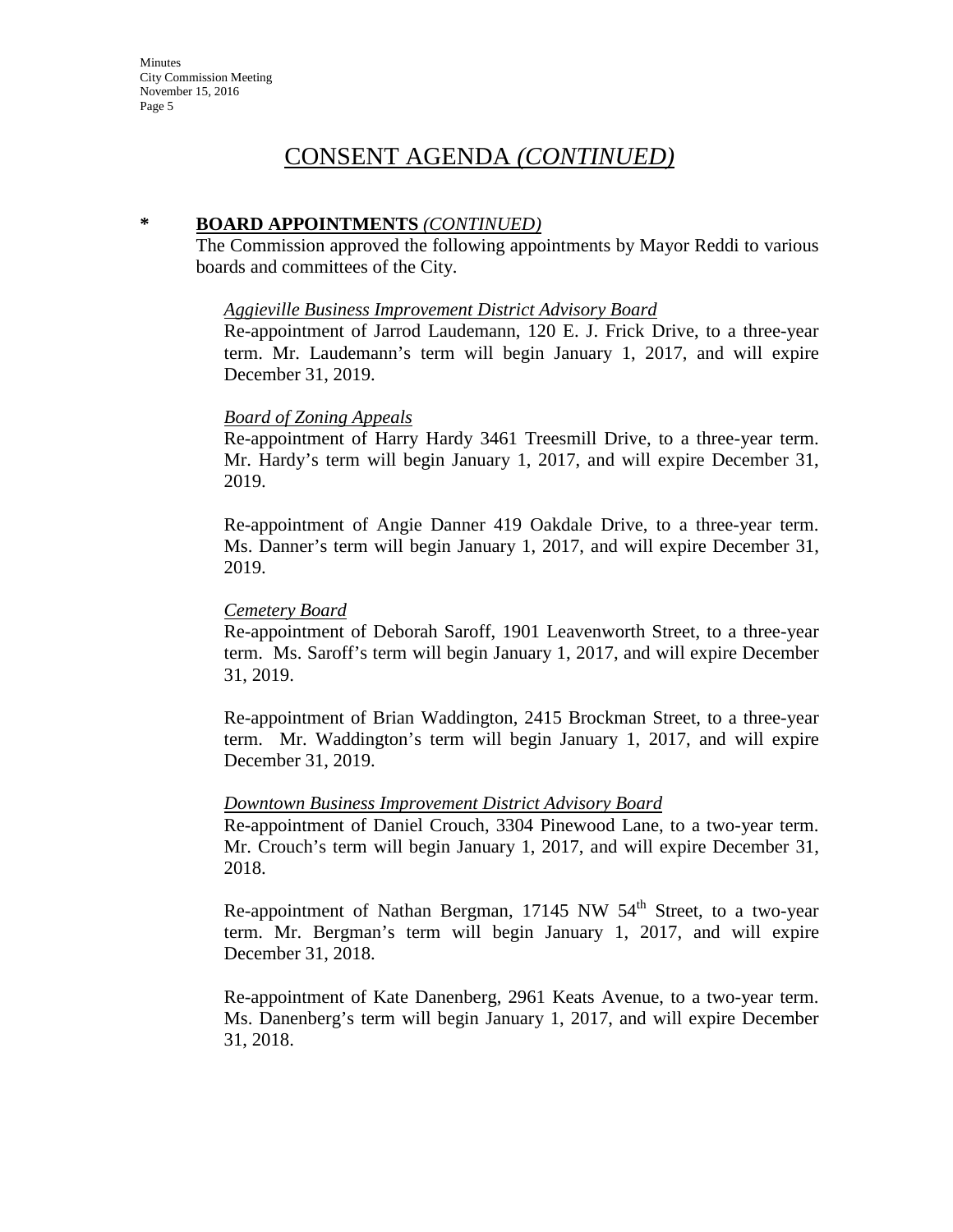### **\* BOARD APPOINTMENTS** *(CONTINUED)*

### *Joint Corrections Advisory Board*

Appointment of Stacy Cam, 2429 Buena Vista Drive, to a three-year Juvenile term. Ms. Cam's term begins immediately and will expire June 30, 2019.

Appointment of Stacy Cam, 2429 Buena Vista Drive, to a two-year Adult term. Ms. Cam's term begins immediately and will expire June 30, 2018.

After discussion, Commissioner McCulloh moved to approve the consent agenda. Commissioner Morse seconded the motion. On a roll call vote, motion carried 5-0.

# GENERAL AGENDA

## **PUBLIC HEARING - AMENDMENTS - CDBG 2015-2019 CONSOLIDATED PLAN; 2016 ANNUAL ACTION PLAN - SOUTH EAST NEIGHBORHOOD RECREATION CENTER**

Karen Davis, Director of Community Development, provided background information and an overview of the proposed South East Neighborhood Recreation Center. She highlighted the Section 108 Loan Guarantee program and application; the conceptual site plan and floor plan; the estimate of the base project probable construction cost; the Consolidated Plan 2015-2019 and the 2016 Annual Plan Substantial Amendment; the required public hearings and next steps; and the proposed action. She then responded to questions from the Commission regarding utilities, utility poles and project design.

Eddie Eastes, Director of Parks and Recreation, responded to questions from the Commission. He provided additional information on the design aspects and parking considerations.

Karen Davis, Director of Community Development, provided additional information on the item and responded to questions from the Commission regarding project financing.

Ron Fehr, City Manager, provided additional information regarding project financing and potential lighting.

Eddie Eastes, Director of Parks and Recreation, and Jason Hilgers, Deputy City Manager, informed the Commission on the status of the Strategic Facility Plan and improvements that will be needed for parking. They also discussed the current power lines and parking that would be considered in the design.

Mayor Reddi opened the public hearing.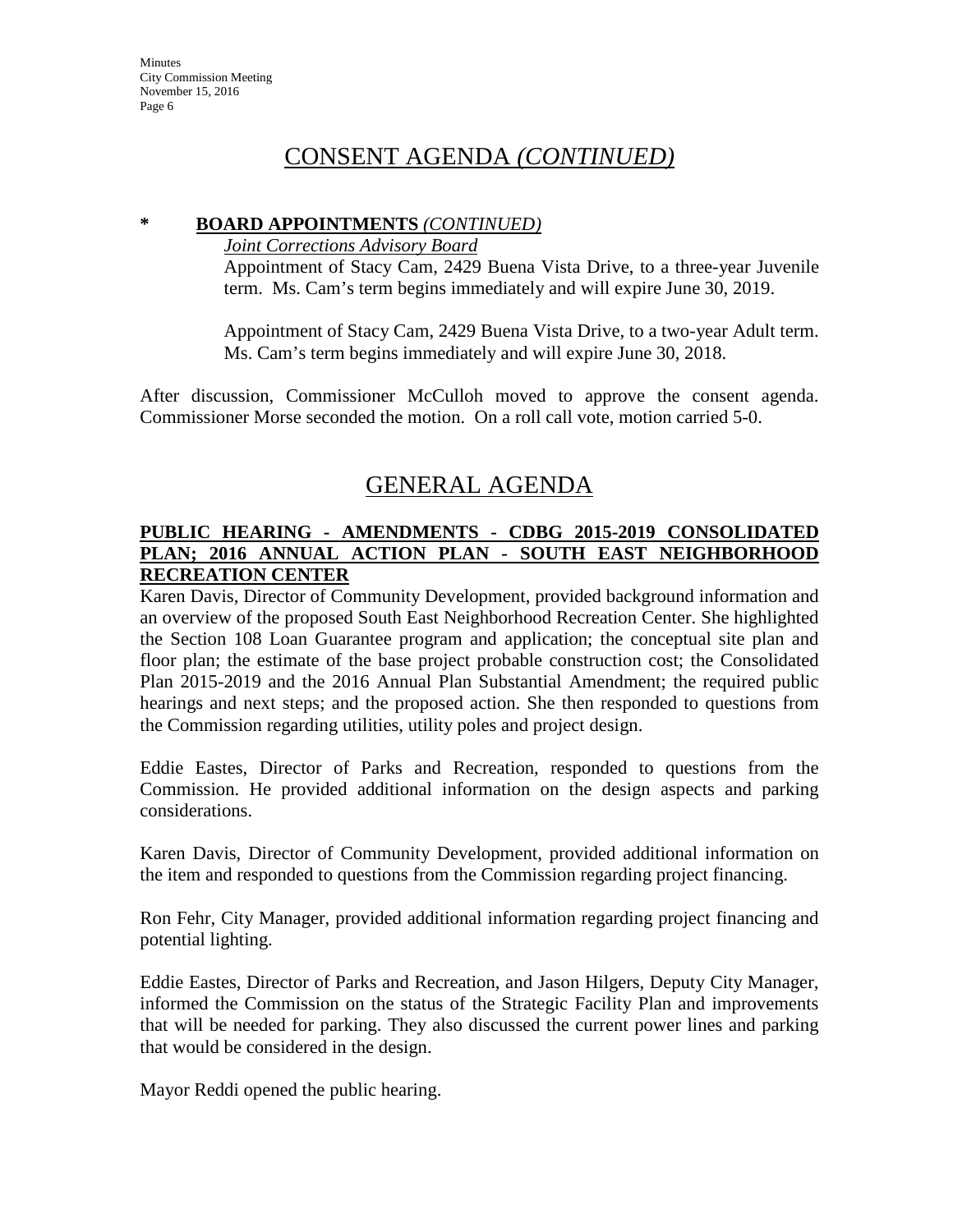# GENERAL AGENDA (*CONTINUED*)

### **PUBLIC HEARING - AMENDMENTS - CDBG 2015-2019 CONSOLIDATED PLAN; 2016 ANNUAL ACTION PLAN - SOUTH EAST NEIGHBORHOOD RECREATION CENTER** *(CONTINUED)*

Hearing no comments, Mayor Reddi closed the public hearing.

## **RESOLUTION NO. 111516-C - AMENDMENTS - CDBG 2015-2019 CONSOLIDATED PLAN; 2016 ANNUAL ACTION PLAN - SOUTH EAST NEIGHBORHOOD RECREATION CENTER**

After additional discussion and comments from the Commission, Commissioner McCulloh moved to approve the Substantial Amendments to the 2015-2019 Community Development Block Grant (CDBG) Consolidated Plan and the 2016 CDBG Annual Plan and Resolution No. 111516-C and related documents, authorizing submission of an application to the U.S. Department of Housing and Urban Development through Section 108 of the Housing and Community Development Act. Commissioner Butler seconded the motion. On a roll call vote, motion carried 5-0.

### **CITY-UNIVERSITY SPECIAL PROJECTS FUND RECOMMENDED PROJECTS FOR 2018**

Kiel Mangus, Assistant City Manager, presented an overview of the item. He highlighted the history and purpose of the City-University Special Projects Fund; the City-University Special Projects Fund process; the 2018 projects to be funded including North Manhattan Avenue, Colbert Hills Special Assessment support, and the North Campus Corridor. He also discussed the current City-University Special Projects Fund process and asked if the Commission desired to use a portion of the City-University Special Projects Fund over a longer term, as identified earlier as a possible funding source for the North Campus Corridor project improvements.

Mayor Reddi congratulated President Myers on his new position with Kansas State University and thanked him for his update on the North Campus Corridor at the October 25, 2016, City Commission Work Session. She stated that there is a strong town/gown relationship between the City of Manhattan and Kansas State University and wanted to continue the relationship and to work collaboratively.

Kiel Mangus, Assistant City Manager, provided additional information on the current process with the City and Kansas State University. He then responded to questions from the Commission regarding funding support for the Colbert Hills Special Assessment, the North Campus Corridor project, the City-University Special Projects Fund sales tax projections, and the length of time that past projects have been funded. He informed the Commission that there is a guideline in place that limits project funding to three years,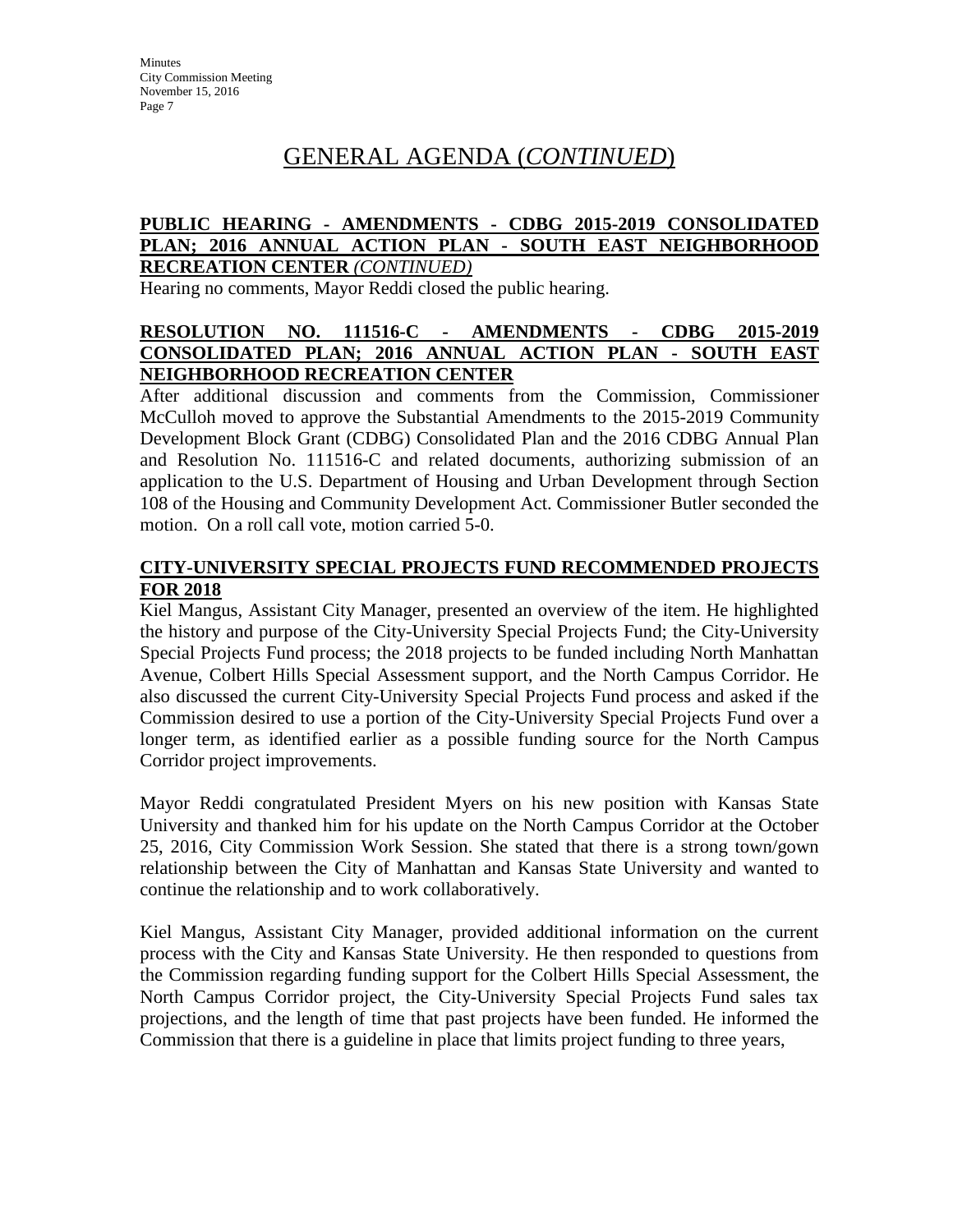# GENERAL AGENDA (*CONTINUED*)

### **CITY-UNIVERSITY SPECIAL PROJECTS FUND RECOMMENDED PROJECTS FOR 2018** *(CONTINUED)*

unless otherwise justified. He informed the Commission that if they desire to use all or a significant portion of the City-University Special Projects Fund for the North Campus Corridor project, and the University concurs, then City Administration would recommend engaging with the University regarding the process and potential funding strategy.

After further comments from the Commission, there was general consensus to continue the current process in place for the City-University Special Projects Fund and utilize the City-University Special Projects Fund in the future, potentially up to \$500,000.00 per year, for the proposed North Campus Corridor project, with the remaining funds to be used for mutually beneficial and approved projects.

Mayor Reddi opened the public comments.

Jeff Koenig, City-University Special Project Fund Committee Member, 718 Whitetail Pass, encouraged the Commission to maintain the existing process because future plans can change. He stated this is an important role of the University and the City, and provides an opportunity for students to participate in governance and to work together on ideas and vetting possible projects. He informed the Commission that he was not aware this item was going to be discussed and looked forward to receiving more information.

Hearing no other comments, Mayor Reddi closed the public comments.

Jason Hilgers, Deputy City Manager, provided clarification regarding the potential use of the City-University Special Projects Fund for the proposed North Campus Corridor project. He stated this is only a concept and funding strategy from City Administration for consideration to assist with the proposed \$50 million infrastructure improvement for the North Campus Corridor project.

Kiel Mangus, Assistant City Manager, provided additional information and thanked the Commission for their feedback regarding the City-University Special Projects Fund.

After additional discussion and comments from the Commission, Commissioner Butler moved to approve the recommendation of City projects *(See Attachment No. 1)* totaling \$380,000.00 in the City-University Special Projects Fund to Kansas State University. Commissioner Dodson seconded the motion. On a roll call vote, motion carried 5-0.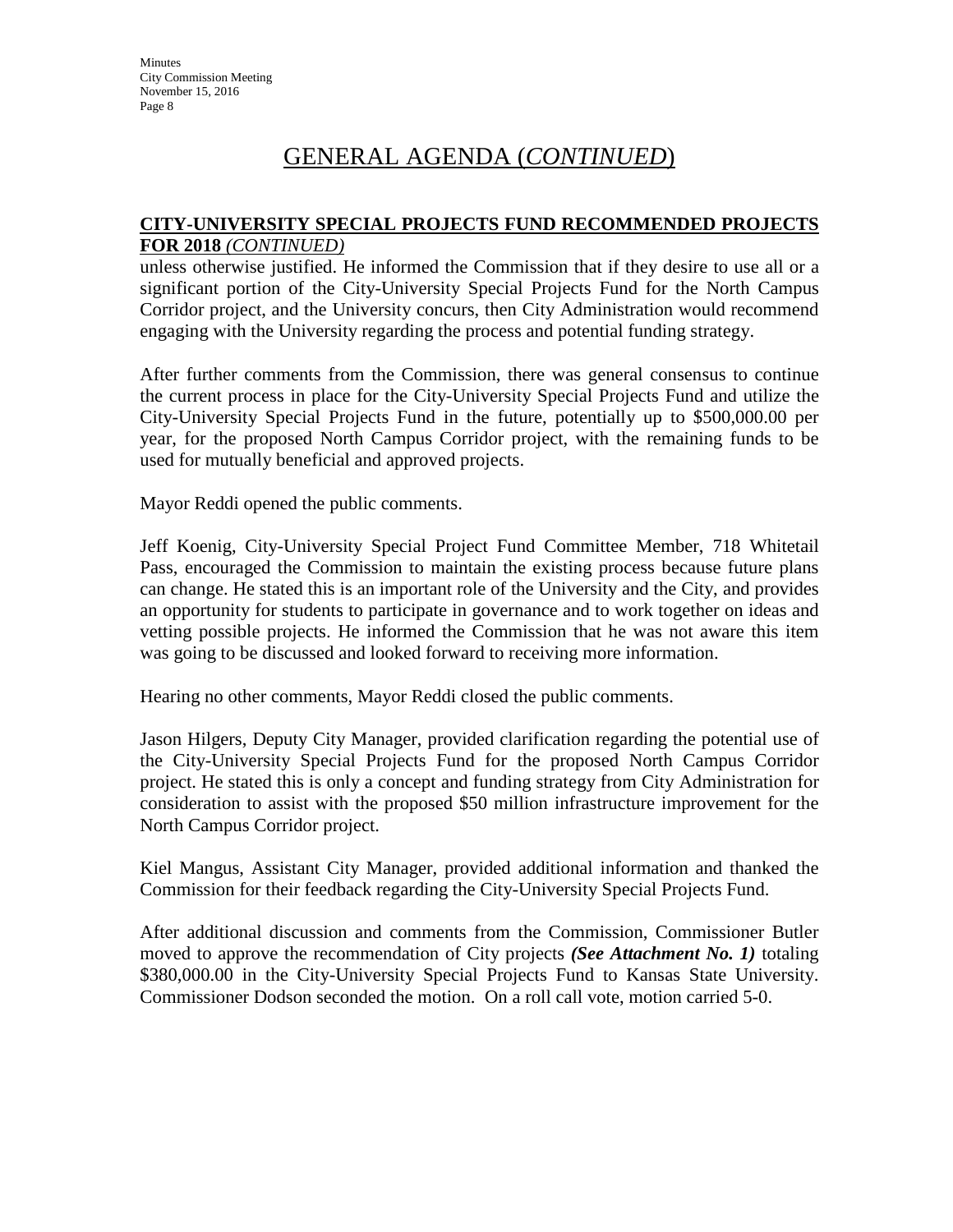Minutes **City Commission Meeting** November 15, 2016 Page 9

## **GENERAL AGENDA (CONTINUED)**

#### FIRST READINGS - AMEND - WATER AND SEWER RATES

Randy DeWitt, Assistant Director of Public Works for Water and Wastewater, presented an overview of the item. He highlighted the Wastewater Fund projections; Wastewater Fund actual and projected revenues and expenses from 2010 to 2025; Wastewater Fund budget and Fund balance; and wastewater rates from 2010 to 2017. He also presented the Water Fund budget and Fund balance and water rates from 2010 to 2017. He then responded to questions from the Commission regarding the Wastewater and Water Fund budgets and methodology used in out years.

Ron Fehr, City Manager, provided additional information and clarification regarding the Wastewater and Water Funds.

Rob Ott, Director of Public Works, responded to questions from the Commission regarding water production over the past five years and precipitation data.

Randy DeWitt, Assistant Director of Public Works for Water and Wastewater, responded to questions from the Commission regarding the annual rate increases that have occurred for both water and wastewater. He also highlighted the plant expansions, operational costs and ongoing maintenance costs that result in needed rate increases.

Ron Fehr, City Manager, informed the Commission that the City has done a good job investing in the City's infrastructure to ensure that the plants are operating efficiently and have made improvements in the older infrastructure. He responded to questions from the Commission regarding conservation efforts and voiced his appreciation for the workforce.

Mayor Reddi opened the public comments.

Hearing no comments, Mayor Reddi closed the public comments.

After further discussion and comments from the Commission, Commissioner Butler moved to approve first reading of ordinances amending applicable sections of Chapter 32 of the Code of Ordinances to increase water rates and sewer rates by 3% as recommended, effective January 1, 2017. Commissioner McCulloh seconded the motion. On a roll call vote, motion carried 5-0.

#### **ADJOURNMENT**

At 8:40 p.m., the Commission adjourned.

Gary S. Fees. MMC, City Clerk